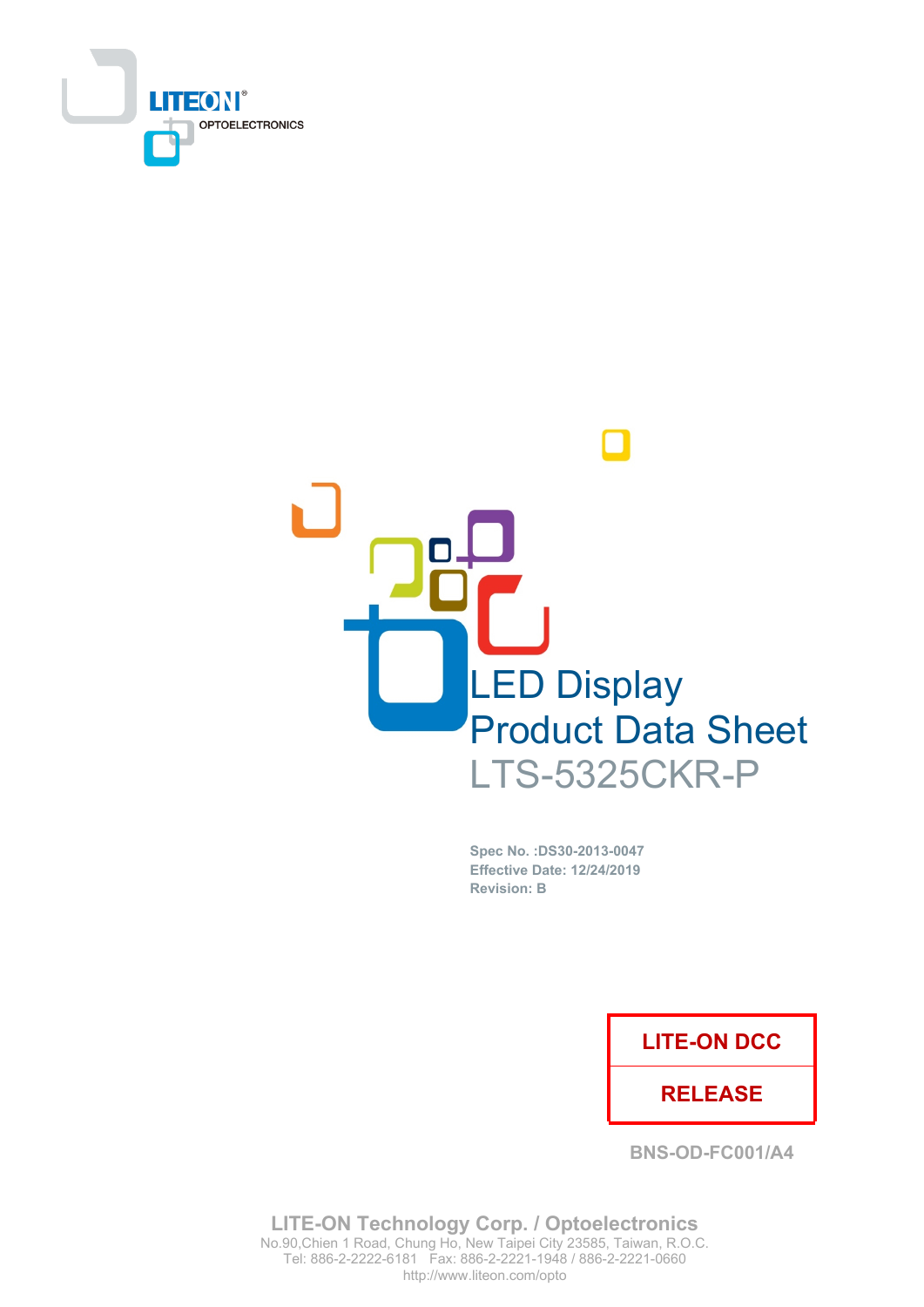

# **LED DISPLAY LTS-5325CKR-P**

# **LED DISPLAY**

# **LTS-5325CKR-P**

| <b>Rev</b>                                   | <b>Description</b>                 | <b>By</b> | <b>Date</b> |  |
|----------------------------------------------|------------------------------------|-----------|-------------|--|
| 01                                           | Preliminary Spec.                  | Reo Lin   | 01/31/2013  |  |
|                                              |                                    |           |             |  |
|                                              |                                    |           |             |  |
|                                              |                                    |           |             |  |
|                                              |                                    |           |             |  |
|                                              |                                    |           |             |  |
|                                              |                                    |           |             |  |
| Above data for PD and Customer tracking only |                                    |           |             |  |
|                                              | NPPR Received and Upload on System | Reo Lin   | 06/07/2013  |  |
| A                                            | Update Packing spec. in page 9     | Reo Lin   | 12/02/2019  |  |
| B                                            | Update Packing spec. in page 9     | Reo Lin   | 12/20/2019  |  |
|                                              |                                    |           |             |  |

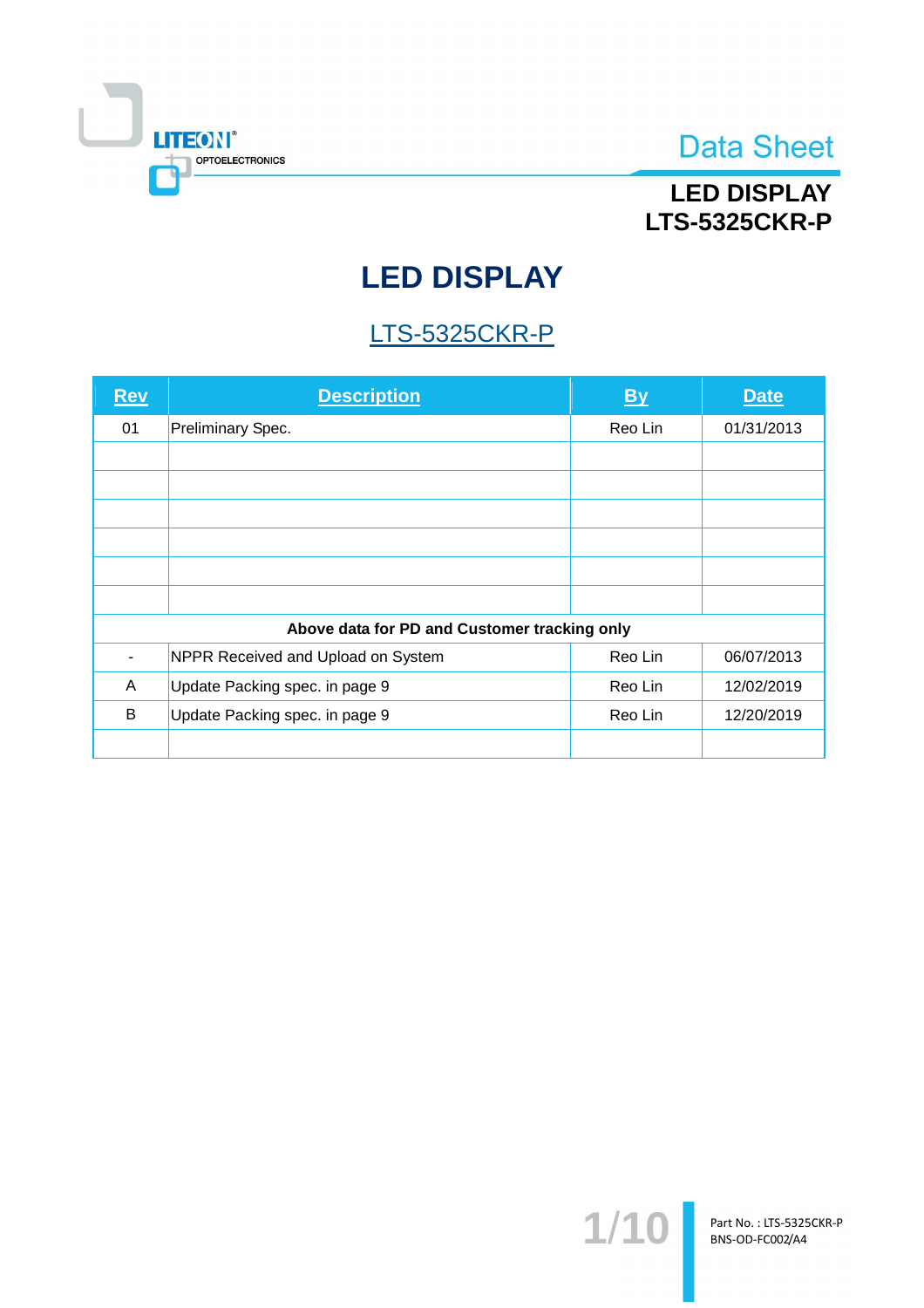

# **LED DISPLAY LTS-5325CKR-P**

## 1. Description

The LTS-5325CKR-P is a 0.56 inch (14.22 mm) digit height single digit SMD display. This device uses AS-AllnGap Super Red LED chips (AllnGap epi on GaAs substrate). The display has gray face and white segments.

#### **1.1 Features**

- 0.56 inch (14.22 mm) DIGIT HEIGHT
- CONTINUOUS UNIFORM SEGMENTS
- LOW POWER REQUIREMENT
- EXCELLENT CHARACTERS APPEARANCE
- HIGH BRIGHTNESS & HIGH CONTRAST
- **WIDE VIEWING ANGLE**
- SOLID STATE RELIABILITY
- CATEGORIZED FOR LUMINOUS INTENSITY.
- LEAD-FREE PACKAGE(ACCORDING TO ROHS)

#### 1.2 Device

| <b>Part No</b>    | <b>Description</b> |
|-------------------|--------------------|
| AllnGaP Super Red | Common Cathode     |
| LTS-5325CKR-P     | Rt. Hand Decimal   |

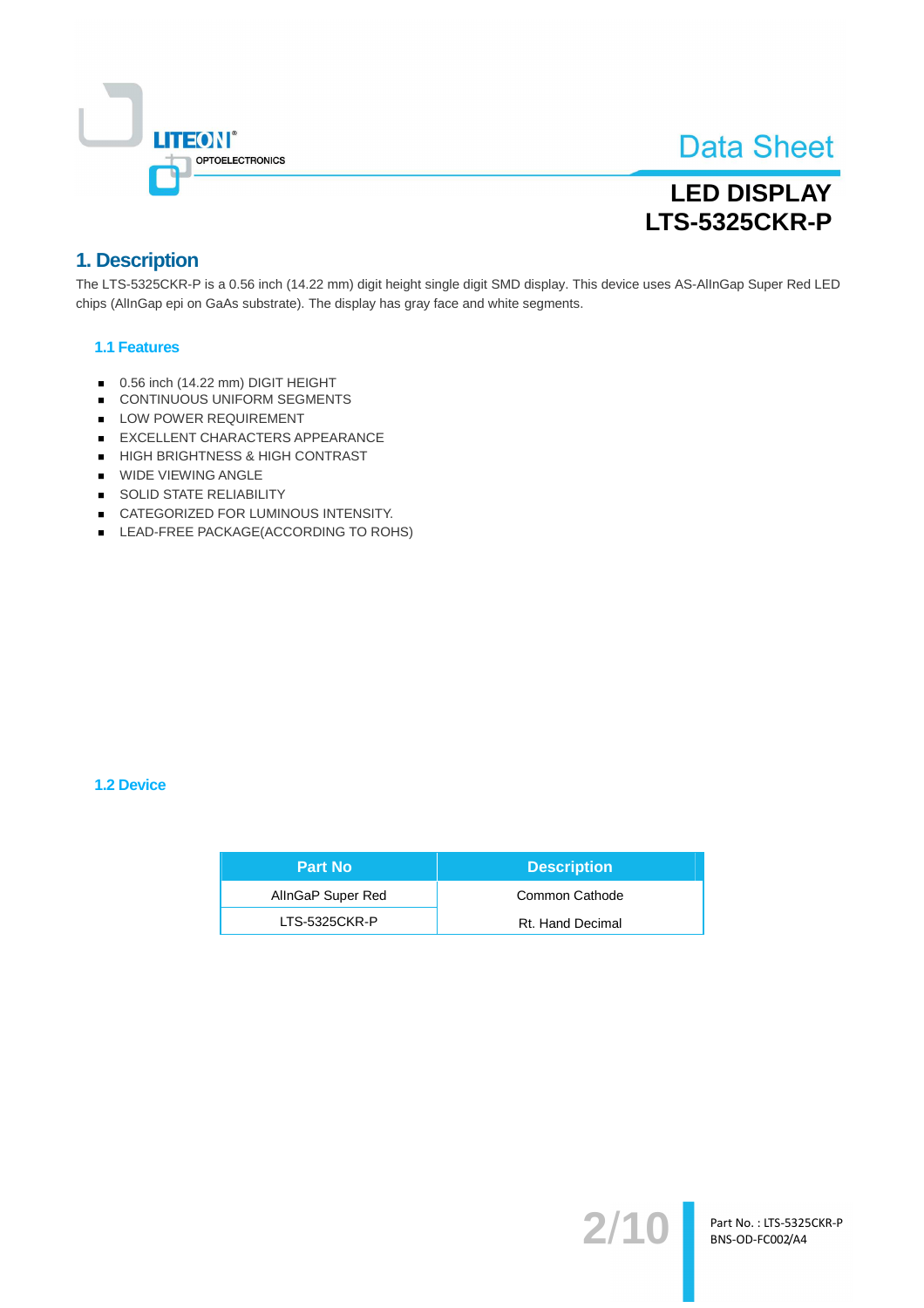

# **LED DISPLAY LTS-5325CKR-P**

### **2. Package Dimensions**



 $3/1($ 

Part No.: LTS-5325CKR-P BNS-OD-FC002/A4

#### Notes:

- 1. All dimensions are in millimeters. Tolerances are ±0.25 mm (0.01") unless otherwise noted
- 2. Foreign material on segment  $\leq 10$ mil
- 3. Ink contamination (surface)  $\leq$  20mils
- 4. Bubble in segment ≤10mil
- 5. Bending  $\leq 1\%$  of reflector length
- 6. Plastic pin's burr max is 0.14 mm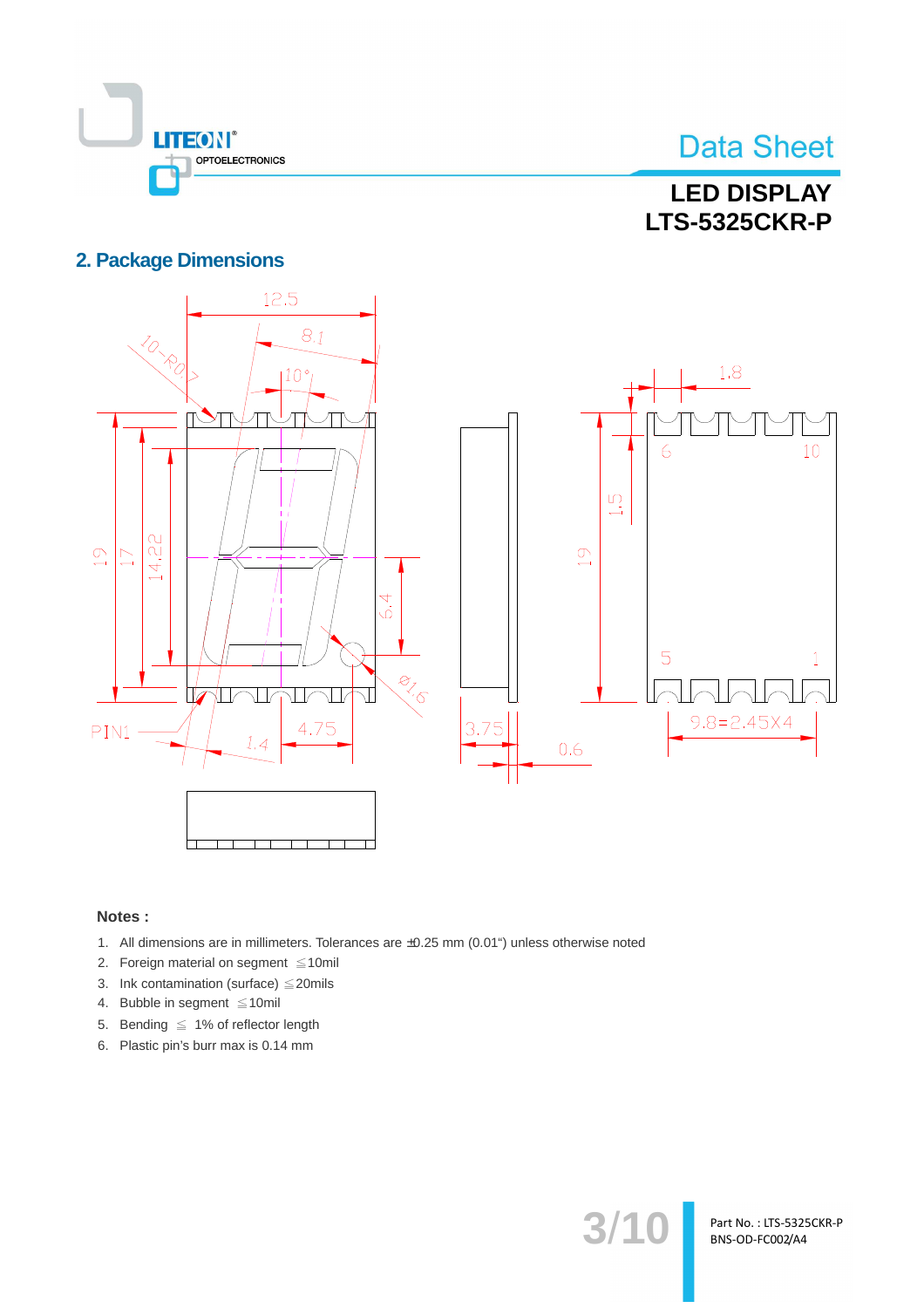

## **LED DISPLAY LTS-5325CKR-P**

## 3. Internal Circuit Diagram





## **4. Pin Connection**

| <b>No</b>      | <b>Connection</b> |
|----------------|-------------------|
| 1              | ANODE E           |
| 2              | ANODE D           |
| 3              | COMMON CATHODE    |
| $\overline{4}$ | ANODE C           |
| 5              | ANODE DP          |
| 6              | ANODE B           |
| $\overline{7}$ | ANODE A           |
| 8              | COMMON CATHODE    |
| 9              | ANODE F           |
| 10             | ANODE G           |

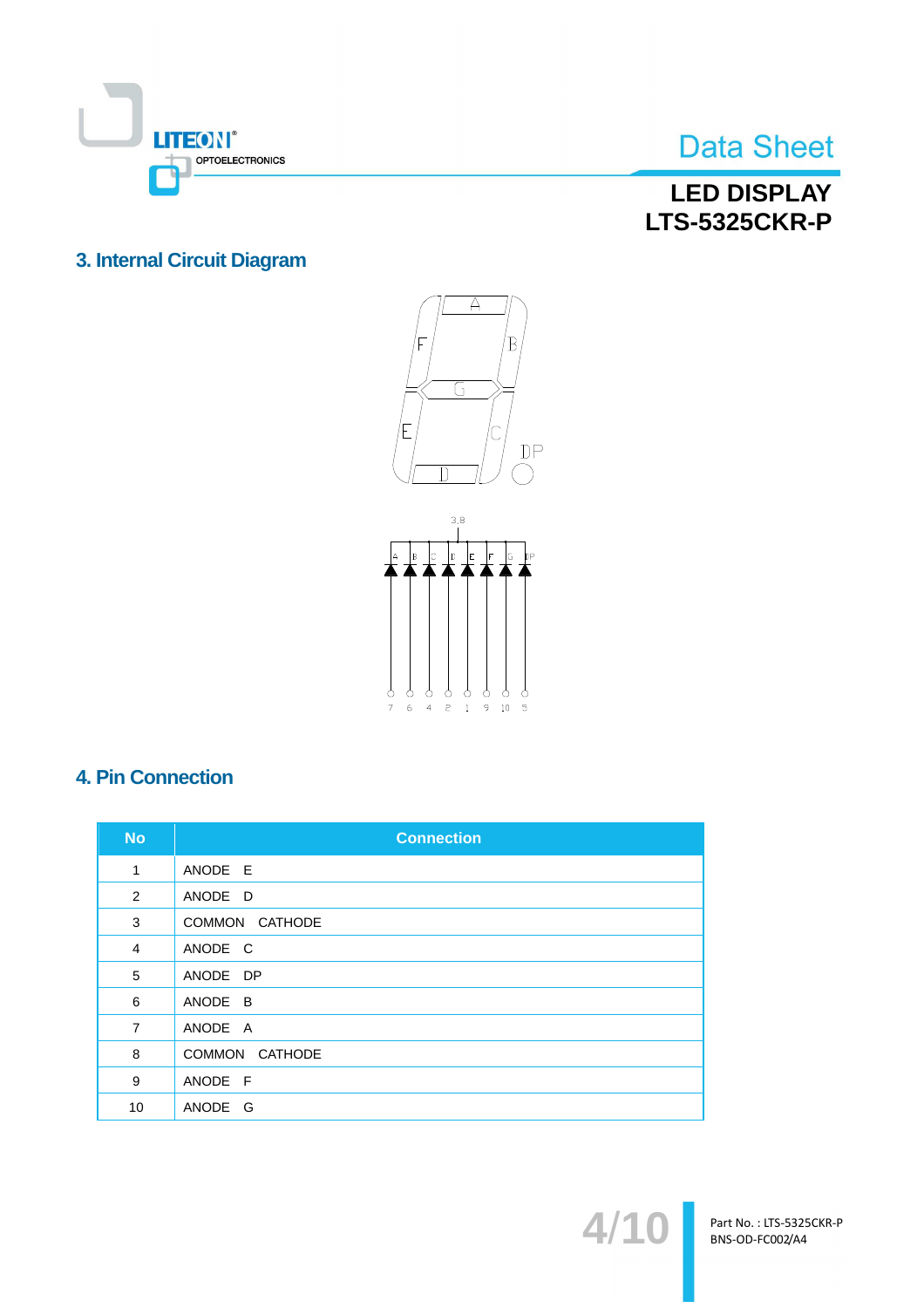

# **LED DISPLAY LTS-5325CKR-P**

### **5. Rating and Characteristics**

#### 5.1. Absolute Maximum Rating at Ta=25°C

| <b>Parameter</b>                                                        | <b>Maximum Rating</b> | <b>Unit</b> |
|-------------------------------------------------------------------------|-----------------------|-------------|
| Power Dissipation Per Segment                                           | 70                    | mW          |
| Peak Forward Current Per Segment<br>1/10 Duty Cycle, 0.1ms Pulse Width) | 90                    | mA          |
| <b>Continuous Forward Current Per Segment</b>                           | 25                    | mA          |
| Derating Linear From 25°C Per Segment                                   | 0.28                  | mA/C        |
| <b>Operating Temperature Range</b>                                      | $-35C$ to $+105C$     |             |
| Storage Temperature Range                                               | $-35C$ to $+105C$     |             |
|                                                                         |                       |             |

Iron Soldering Conditions: 1/16 inch Below Seating Plane for 3 Seconds at 260°C

#### 5.2. Electrical / Optical Characteristics at Ta=25°C

| <b>Parameter</b>                                          | <b>Symbol</b>    | MIN. | TYP.  | MAX. | <b>Unit</b> | <b>Test Condition</b> |
|-----------------------------------------------------------|------------------|------|-------|------|-------------|-----------------------|
|                                                           | IV               | 501  | 1700  |      | μcd         | $IF = 1mA$            |
| Average Luminous Intensity Per Segment                    |                  |      | 18000 |      | μcd         | $IF = 10mA$           |
| Peak Emission Wavelength                                  | $\lambda$ p      |      | 639   |      | nm          | $IF = 20mA$           |
| Spectral Line Half-Width                                  | $\Delta \lambda$ |      | 20    |      | nm          | $IF = 20mA$           |
| Dominant Wavelength                                       | $\lambda$ d      |      | 631   |      | nm          | $IF = 20mA$           |
| Forward Voltage Per Chip                                  | <b>VF</b>        |      | 2.0   | 2.6  | $\vee$      | $IF = 20mA$           |
| Reverse Current Per Segment <sup>(2)</sup>                | IR.              |      |       | 100  | μA          | $VR=5V$               |
| Luminous Intensity Matching Ratio<br>(Similar Light Area) | $IV-m$           |      |       | 2:1  |             | $IF = 1mA$            |

#### Notes:

1. Luminous intensity is measured with a light sensor and filter combination that approximates the CIE (Commission International De L'Eclariage) eye-response curve

 $5/$ 

- 2. Reverse voltage is only for IR test. It cannot continue to operate at this situation
- 3. Cross talk specification  $\leq 2.5\%$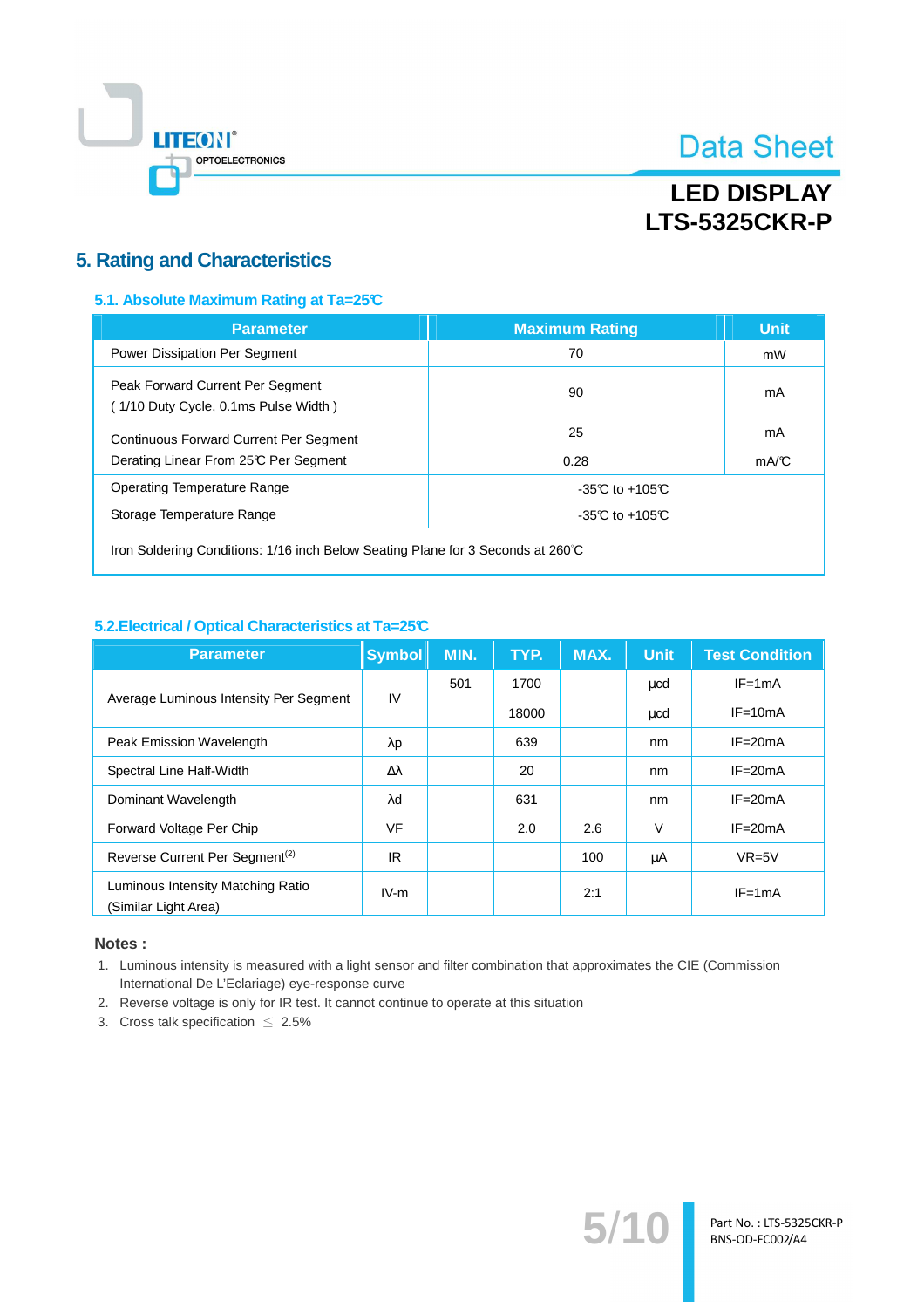

# **LED DISPLAY LTS-5325CKR-P**

#### 5.3. Typical Electrical / Optical Characteristics Curves



NOTE : KR=AlInGaP SUPER RED

 $6/1$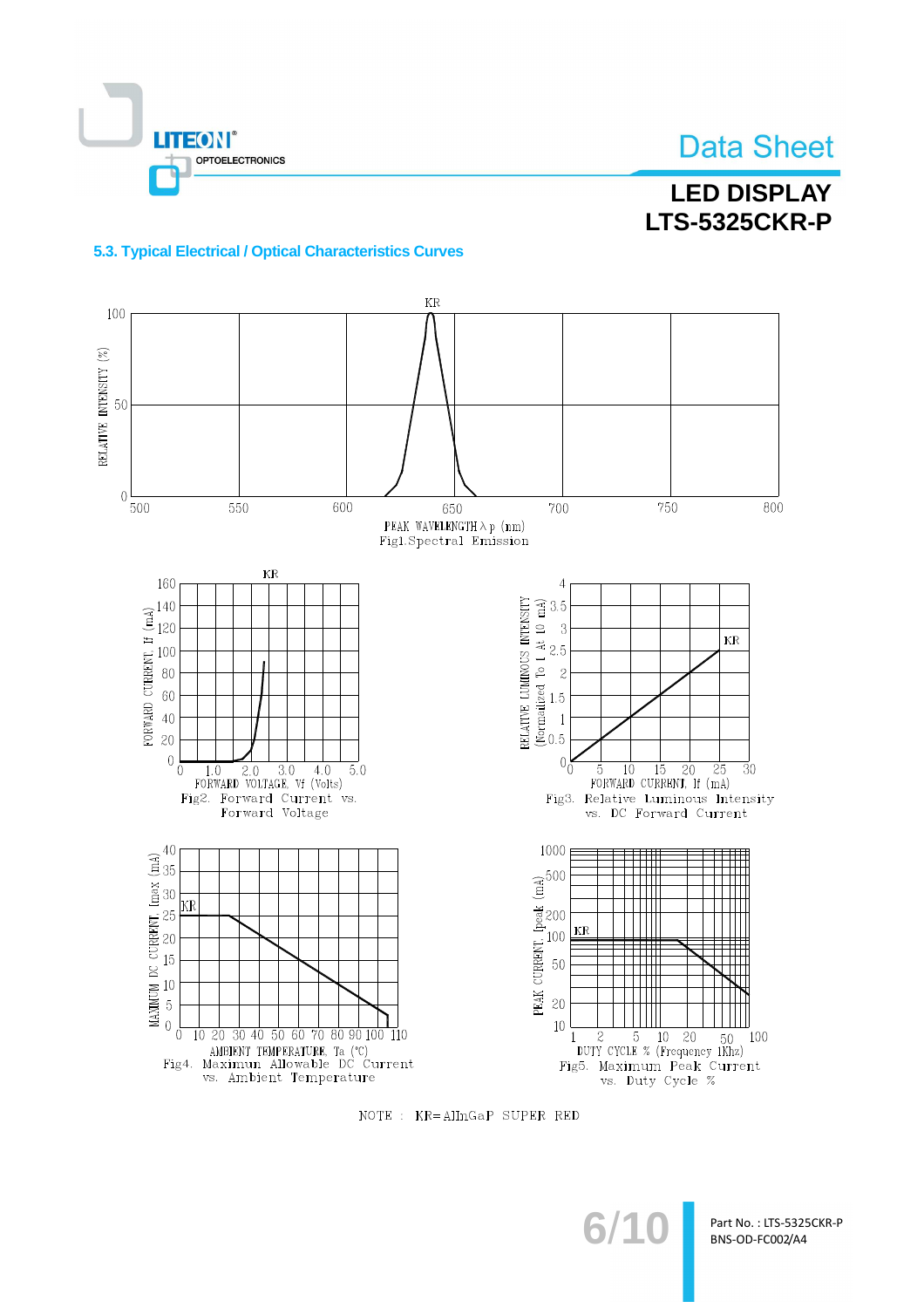

# **LED DISPLAY LTS-5325CKR-P**

## **6. SMT SOLDERING INSTRUCTION**

(Number of reflow process shall be less than 2 times, and cooling process to normal temperature is required between the first and the second soldering process)



#### Notes:

1. Recommended soldering condition

| Reflow Soldering (Two times only) |                 | Soldering Iron (One time only) |            |  |
|-----------------------------------|-----------------|--------------------------------|------------|--|
| Pre-heat:                         | $120 - 150$ °C. | Temperature                    | 300°C Max. |  |
| Pre-heat time:                    | 120sec. Max.    | Soldering time                 | 3sec. Max. |  |
| Peak temperature:                 | 260℃ Max.       |                                |            |  |
| Soldering time:                   | 5sec. Max.      |                                |            |  |

2. Number of reflow process shall be less than 2 times, and cooling process to normal temperature is required between the first and the second soldering process.

 $7'$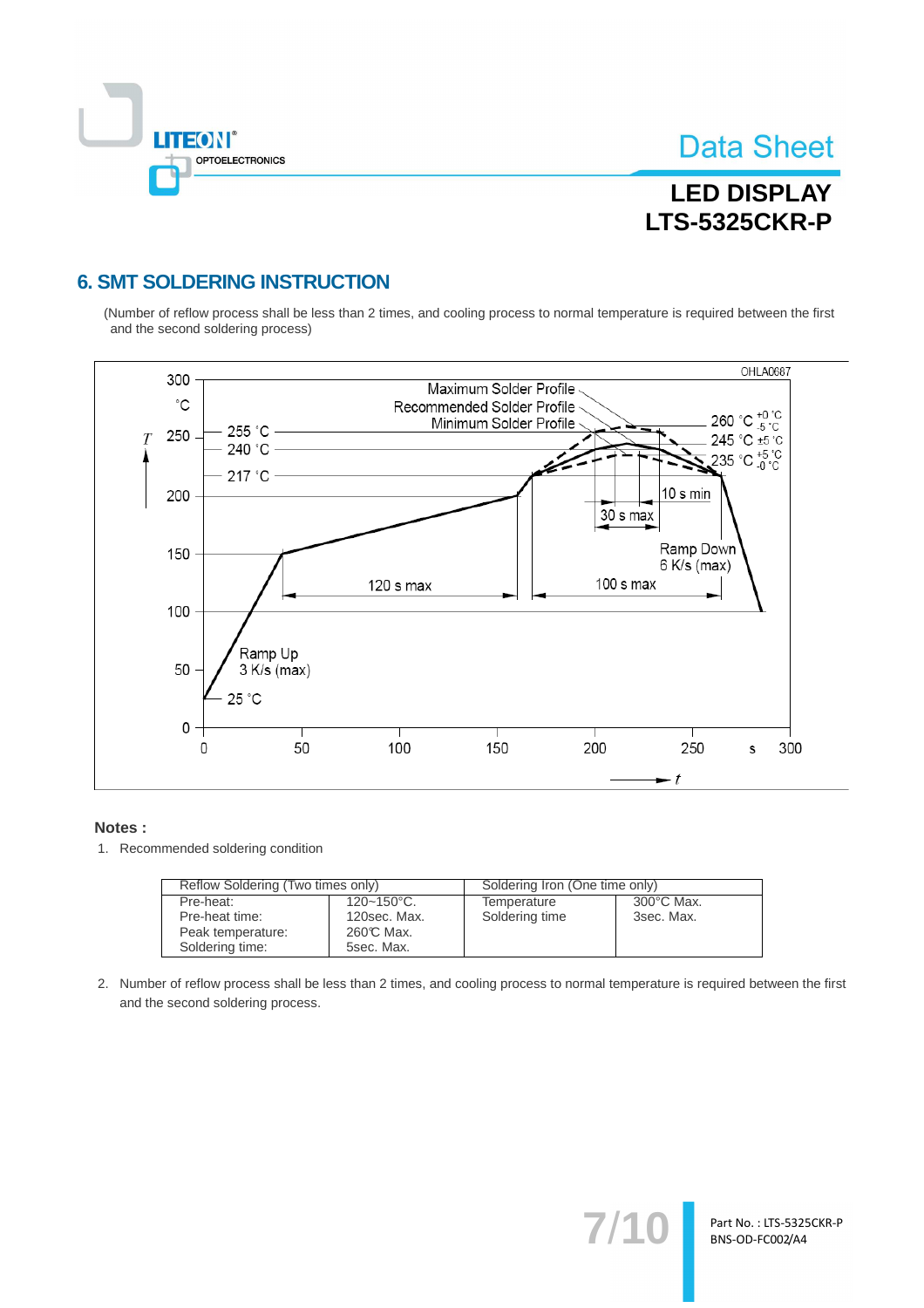



**LED DISPLAY LTS-5325CKR-P** 

## 7. Recommended Soldering Pattern



## **8. Packing Specification**

**8.1. Packing Reel Dimensions** 



 $8/10$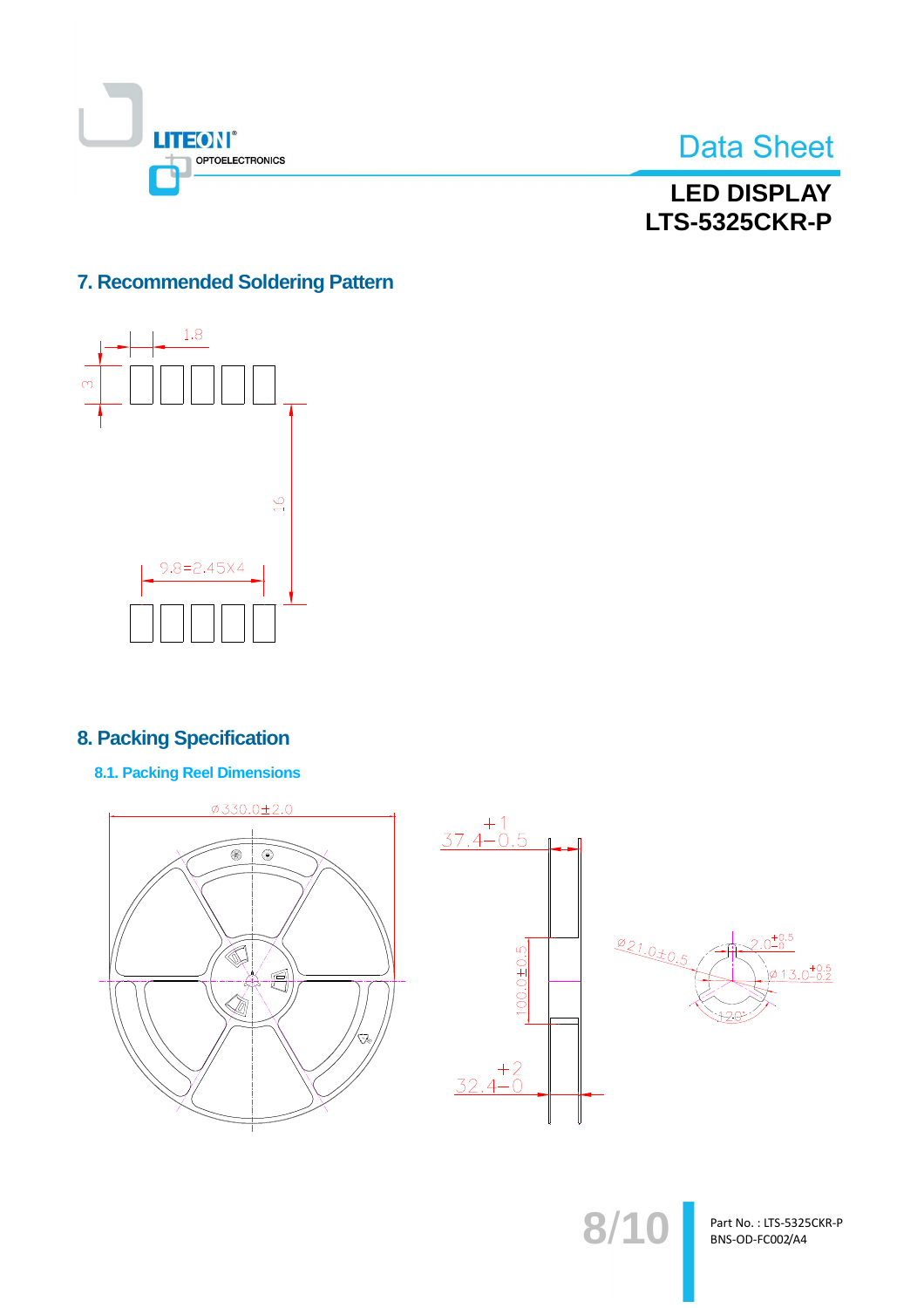

# **LED DISPLAY LTS-5325CKR-P**

#### **8.2. Packing Carrier Dimensions**



- 
- 4. All dimensions meet EIA-481-D requirements.
- 5. Thickness: 0.30±0.05mm.
- 6. Packing length per  $22$ " reel:  $44.5$  Meters. $(1:3)$
- 7. Component load per 13" reel : 700 pcs.
- 8. Minimum packing quantity is 200 pcs for remainders

#### 8.3. Trailer part / Leader part

 $(40mm MIN.)$ 

 $(400$ mm MIN.)

| $\longleftarrow$ EMPTY $\longleftarrow$ |  |
|-----------------------------------------|--|

 $(40mm MIN.)$ 

DIRECTION OF PULLING OUT